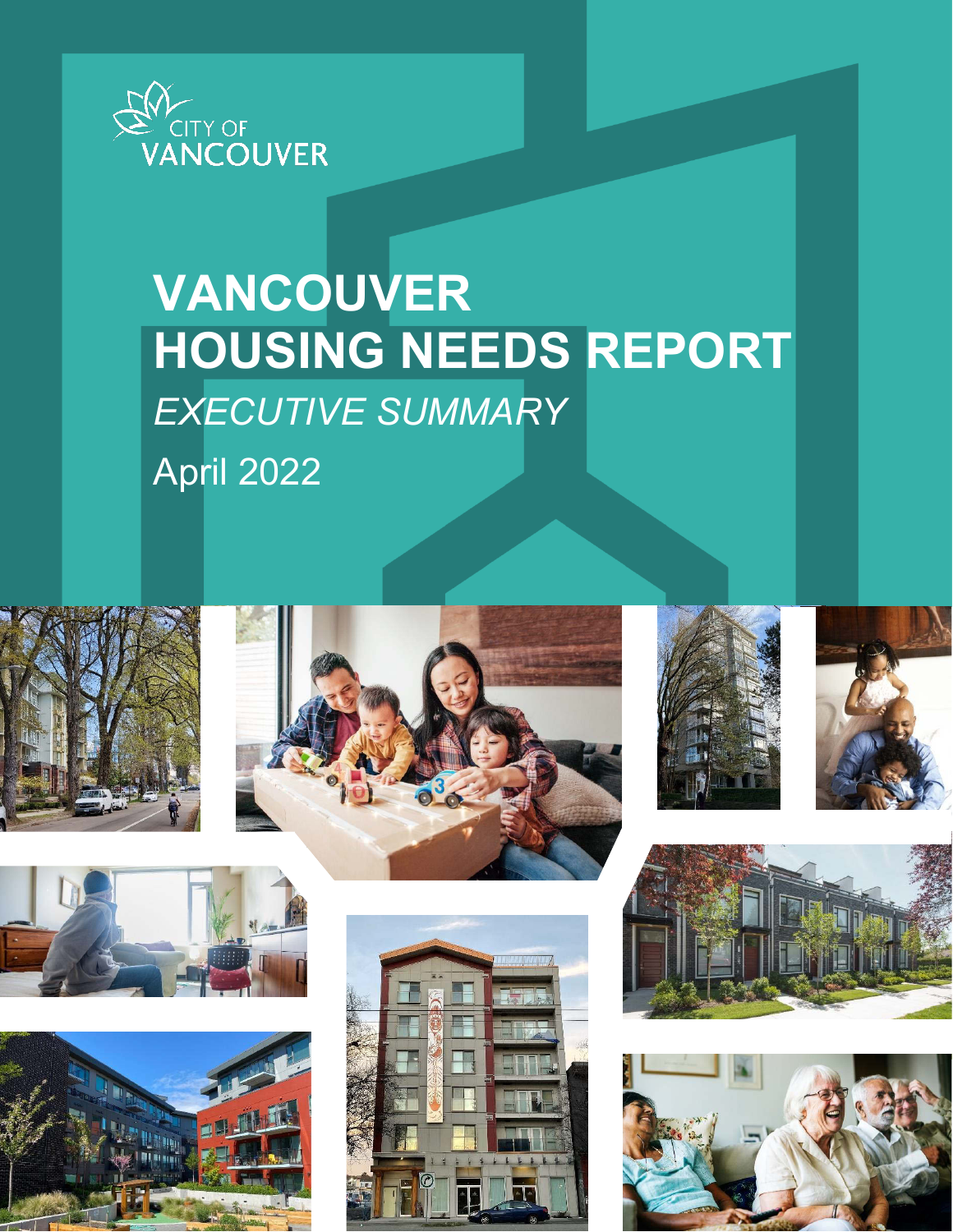

# Executive Summary

In response to increasing concerns about housing costs and their impacts on residents across British Columbia, the BC Provincial government introduced a new Housing Needs Report requirement for all BC municipalities, taking effect in 2019. After the first report is received, municipal councils must receive a report at least once every 5 years including data and analysis on current and anticipated housing needs.

This document is a Housing Needs Report for the City of Vancouver, which includes data and analysis on the housing situation of Vancouver residents and an accounting of current and future housing need, based in large part on 2016 Census data. A revised Housing Needs Report will be brought forward to Council in 2023 with updated data from the 2021 Census, which is being released by Statistics Canada over the course of 2022.

### **Key Findings**

Vancouver's Housing Needs Report includes in-depth data and analysis of the housing characteristics and needs of Vancouver residents, informed by extensive engagement with local housing experts and senior government partners. The report identifies the following key findings:

- 1. **There is significant housing need in Vancouver**, including unmet needs among existing residents, as well as anticipated demand from future residents and a changing population. Following Provincial guidance, estimates of housing need in Vancouver's report are presented in terms of the number of current and future households, identifying approximately 86,000 existing households in need, and future housing demand from approximately 50,000 anticipated households over the next ten years. Substantial housing need in Vancouver is also demonstrated through market indicators like low rental vacancy rates, rising rents and home prices, and waitlists for non-market housing.
- 2. **Housing need spans across Vancouver and the region**, with all regional municipalities feeling the pressures associated with increasing demand and a constrained housing stock. Migration from within and outside Canada and job growth are key drivers of housing demand in Vancouver and the region, as are demographic changes including smaller household sizes, millennial household and family formation, and an aging population.
- 3. **Housing needs in Vancouver are diverse,** with needs identified across the full range of household types, incomes, and occupations. Housing affordability pressures impact many households, but fall disproportionately on households earning lower incomes and equity-denied groups. Rising prices and rents and limited availability mean these households face a higher risk of displacement and housing insecurity or homelessness.
- 4. **Housing needs are not housing targets.** Vancouver's Housing Needs Report does not identify housing targets for the specific number or type of new homes that the City should target in ten years to meet needs. However, a decades-long shortfall in rental and non-market housing construction and limited ground-oriented 'Missing Middle' options in Vancouver suggest the need for significant scaling up of these housing types, both to accommodate needs of a growing population and to address an achievable portion of the backlog of existing needs. Concurrent work on refreshing the existing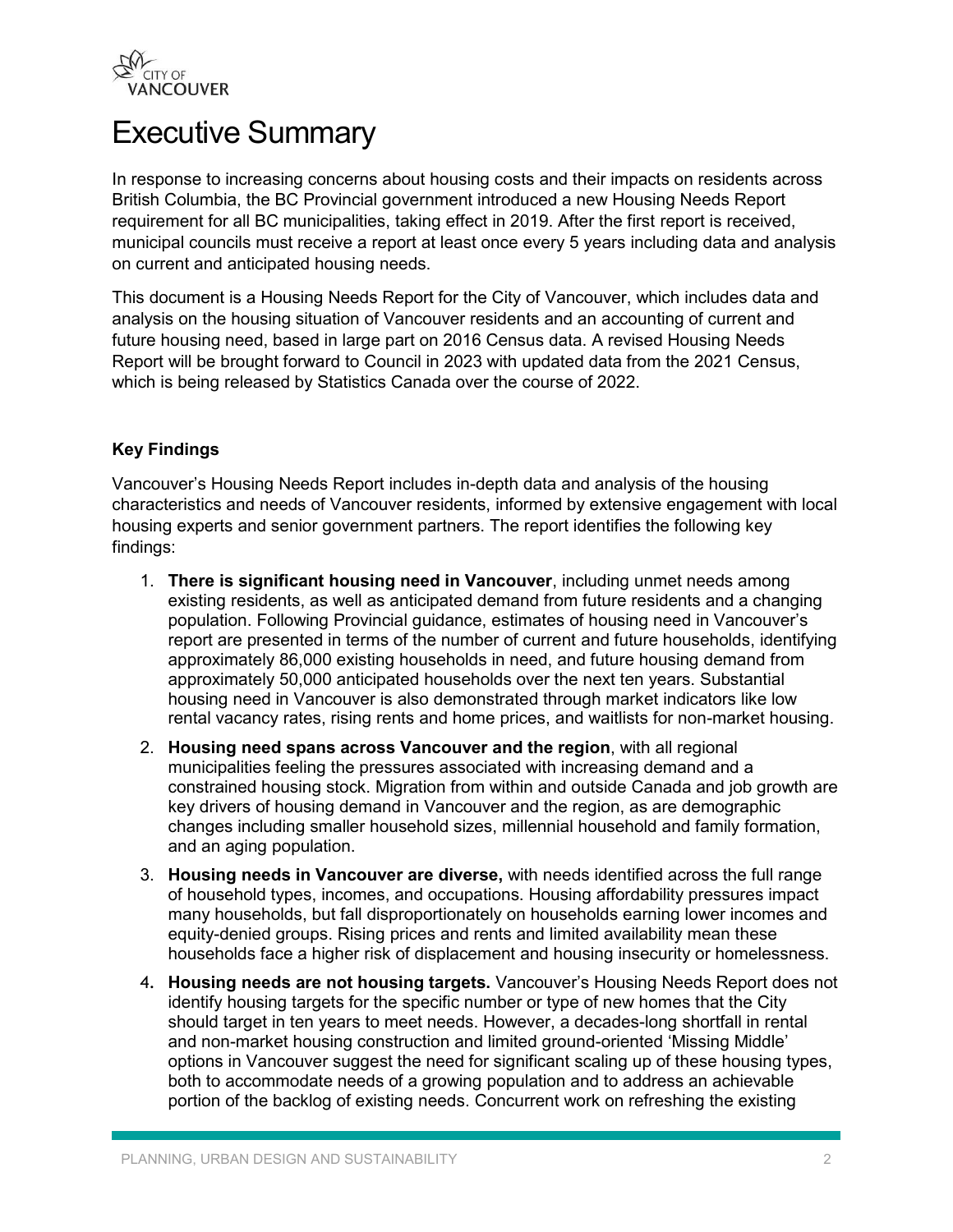

Housing Vancouver targets will consider housing needs identified in this report along with other key factors including City and partner capacity and available funding to determine the amount and type of new supply the City will target over ten years.

### **Report highlights**

#### **Part 1: Vancouver Housing Profiles**

Part 1 of Vancouver's Housing Needs Report provides detailed data and analysis of the housing characteristics of Vancouver households, including incomes, composition, age, occupations, and migration status. Where possible, comparisons to the broader Metro Vancouver region are integrated into the analysis. Analysis in Part 1 suggests that Vancouverites require a diverse range of housing options to meet the breadth and diversity of household needs in the city.

#### **Key Findings:**

- Vancouver makes up 25% of the region's population and 29% of the region's dwellings, and is home to over 660,000 people as of the 2021 Census. Vancouver is growing, with a population growth rate of nearly 5% between 2016 and 2021, adding close to 31,000 net new residents.
- Vancouver's economy is also growing, with significant job growth forecast in the next ten years across sectors. A growing economy is supporting income growth overall, with median couple incomes growing nearly 40% between 2011 and 2019 (the most recent year with available data), and median single incomes growing by 26% in the same period. However, even with incomes rising overall, almost 23% of Vancouver households fell below the Census low-income measure, earning less than half of the median Canadian adjusted after-tax income.
- Vancouver and the region are experiencing significant housing price growth across all types and tenures. The benchmark price for detached homes for East Vancouver has increased by over 100% since 2010; across the region, detached home prices increased by over 95% in the same period. While data on wealth is limited, existing analysis suggests that access to inter-generational wealth continues to play an important role in helping local households access ownership housing. Rents in Vancouver increased by over 45% between 2011 and 2021, and over 50% across the region. Vacancy rates in Vancouver and the region have remained extremely low near 1%, with the exception of 2020 during the COVID-19 pandemic. At least 2,000 people were experiencing homelessness in March 2020, and almost 7,000 residents were living in SROs as of 2019.
- Vancouver's population is changing. Vancouver is a major destination for migration from within and outside Canada, with almost 60,000 households moving to the city between Census 2011 and 2016. The vast majority of recent migrants are renters, who tend to be younger and earn lower incomes than existing residents. In the same period, almost 20,000 households left Vancouver to live elsewhere in Metro Vancouver; these households tended to be higher-income working-age couples with or without children, looking for ownership opportunities. Vancouver is also experiencing the same demographic shifts taking place across Canada, including an aging population and a growing cohort of family-age millennials.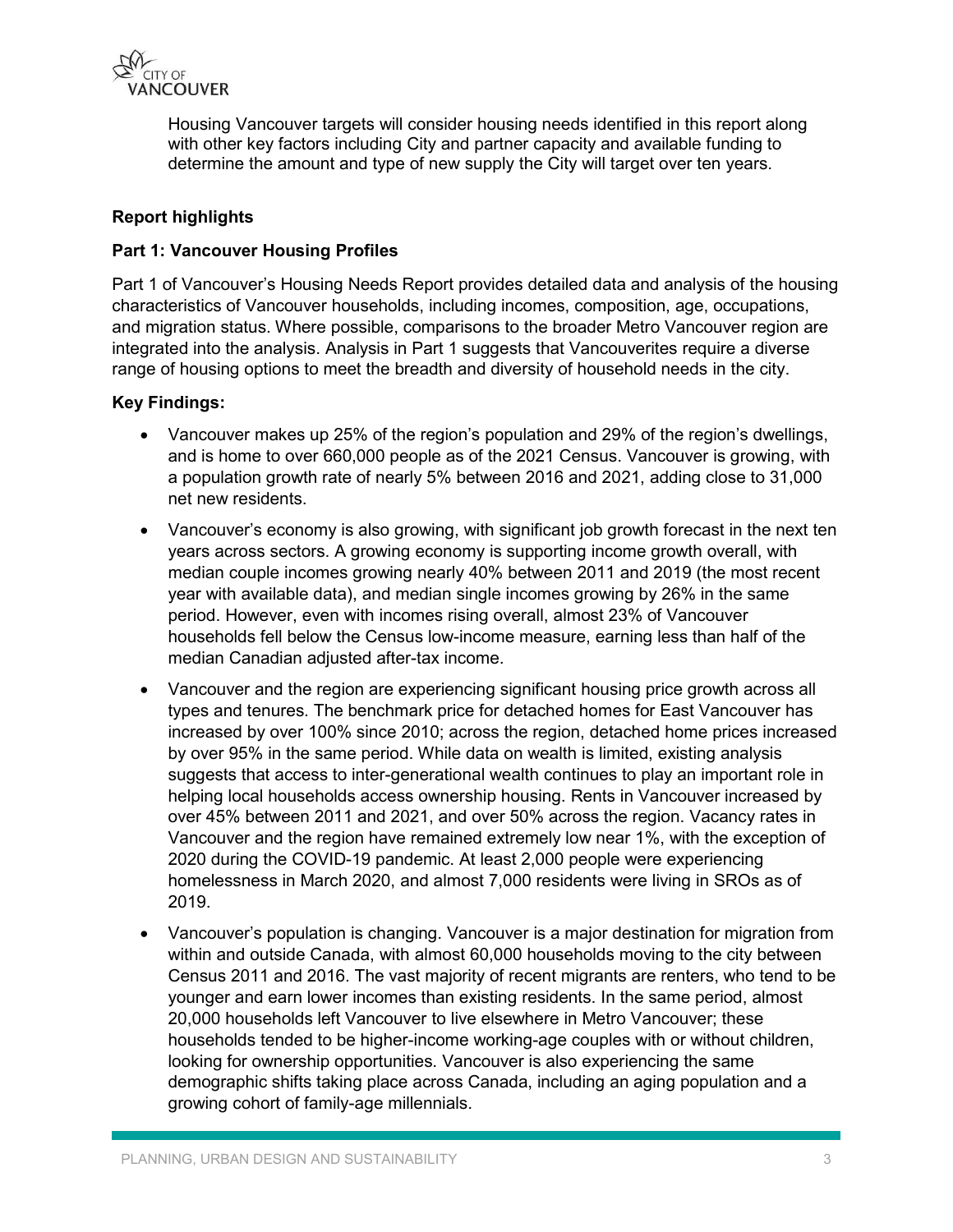

 Vancouver is a leader in the region in terms of housing delivery, particularly when it comes to delivering new rental housing. However, both Vancouver and the region are still making up for a decades-long shortfall in rental and non-market housing delivery.

## **Part 2: Community Profiles**

Part 2 of Vancouver's Housing Needs Report explores housing information specific to communities disproportionately impacted by housing insecurity. These include Indigenous people, low-income households, lone parents, persons with activity limitations, racialized individuals, seniors, at-risk youth. While the challenges created by a tightening housing market are being felt across the city, certain demographic groups are being impacted more than others, reflecting the need for tailored approaches to address needs.

### **Key Findings:**

- Equity-denied groups including Indigenous and racialized households, renting seniors, lone-parent households, and people with accessibility needs are disproportionately represented among low-income households facing housing insecurity.
- Access to ownership opportunities varies significantly among communities. Seniors in Vancouver have a high rate of homeownership relative to the general population, as do white households. We also observe high homeownership rates among persons of Chinese and South Asian identities, compared to a higher share of renters among Arab, Latin-American and Black people. Low-income households are disproportionately likely to be renters.
- Indigenous households face unique housing challenges rooted in the legacy of colonialism. Indigenous households are disproportionately renters, and almost half of Indigenous households spend 30% or more of their income on shelter. These needs are reflected in work by local First Nations and groups like the Aboriginal Housing Management Association (AHMA) to advocate for partnerships to deliver secure, affordable housing for Indigenous people in Vancouver and the region.
- Homelessness and housing insecurity remain significant issues in Vancouver, impacting a diverse population group. People who are Indigenous and Black continue to be overrepresented among those experiencing homelessness, as are members of the 2S/LGBTQIA+ community. Many experience homelessness for the first time at a young age, making homelessness an important youth housing issue.

### **Part 3: Current housing need and future housing demand in Vancouver**

Part 3 of Vancouver's Housing Needs Report responds to Provincial requirements to identify and estimate current and anticipated housing need in Vancouver. This part of the report outlines the key indicators that make up the City's estimates, outlines data sources used, and highlights potential limitations.

Analysis in part 3 identifies diverse sources of existing need, including existing residents in unaffordable, unsuitable, or inadequate housing; and residents who are experiencing homelessness or living in a Single-Room Occupancy hotel (SRO). The report also explores key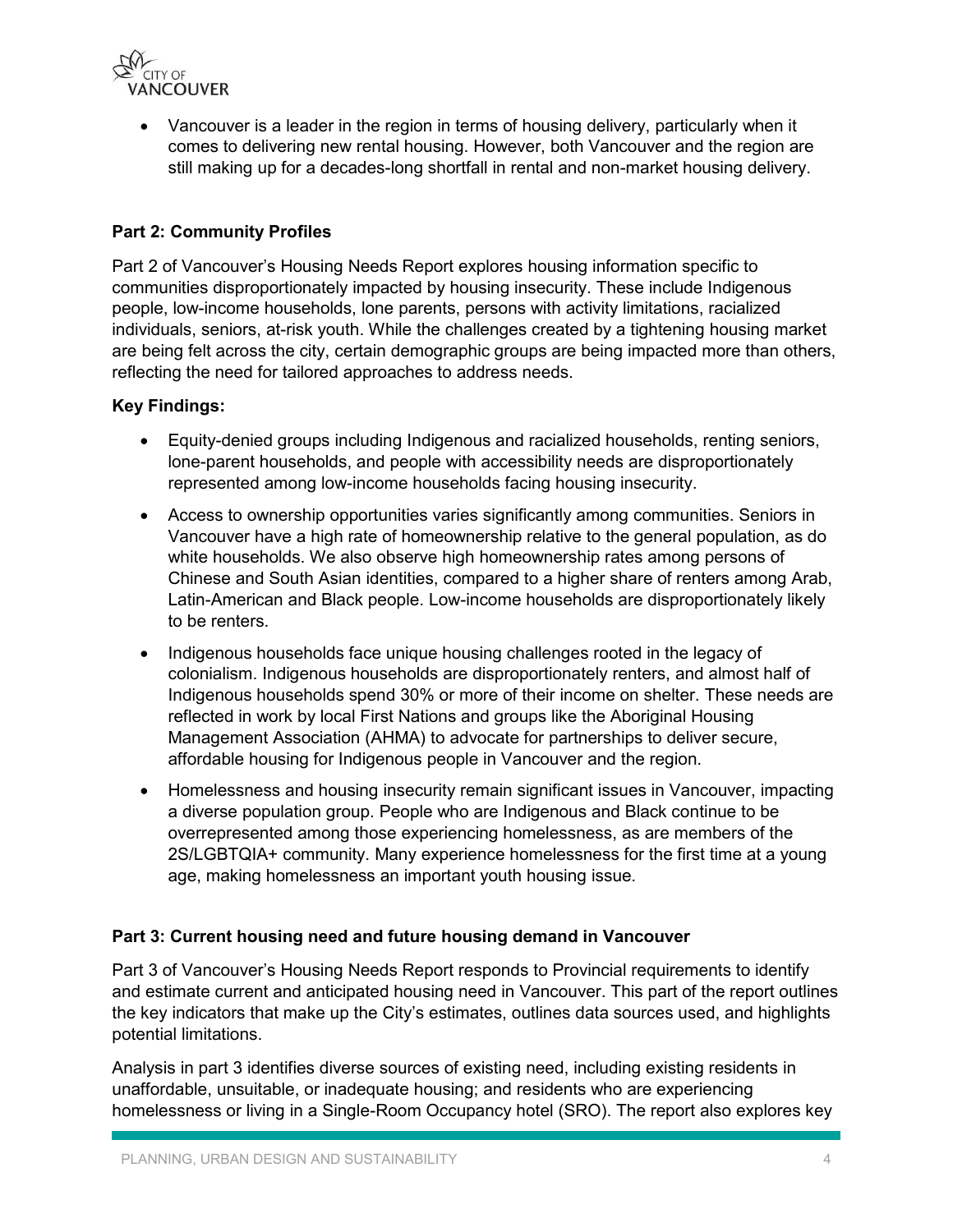

drivers of future housing demand including population growth from jobs and migration, and population changes due to demographic trends and shrinking households. Finally, the report identifies and estimates unmet needs not accounted for in Census data or projections. Estimates from these various sources suggest a significant overall level of current need and future demand.

*Housing Needs vs. Housing Targets: Estimates of housing need in this report should not be interpreted as targets for the amount or type of housing to address needs. Housing needs are important for informing housing targets; however, targets are also determined by other important factors such as City and partner development capacity, senior government funding available, and trade-offs with other Council and City priorities.* 

### **Key Findings**

 $\ddot{\phantom{a}}$ 

- *Current housing need from existing households:* Approximately 77,000 households in Vancouver are experiencing housing need due to unaffordable, unsuitable, or inadequate housing, as reported in 2016 Census data, plus approximately 2,000 individuals experiencing homelessness and 7,000 people living in Single-Room Occupancy (SRO) hotels.
- *Anticipated future housing demand from a growing and changing population<sup>1</sup>* : The Housing Needs Report includes a projection of approximately 50,000 additional households (~85,000 people) in Vancouver over the next ten years, representing future housing demand. This projection is based on the City's ten-year development forecast of anticipated completions and recent household formation trends from Census data. The actual level of population growth in Vancouver will depend on factors including economic and job growth, housing market forces, migration to Vancouver from within and outside Canada, and changes in dwelling growth not accounted for in the development forecast.
- *Other sources of unmet need:* Vancouver's assessment of current housing need also considers other sources of unmet housing need not directly accounted for in Census data or projections, such as changing household formation or households leaving the city, as well as indicators of a constrained housing system like persistently low rental vacancy rates and rising rents and prices. These other sources of housing need are challenging to quantify and involve potential double counting with other categories of need; an initial estimate suggests approximately 20,000 homes are required to address these additional unmet needs.

<sup>&</sup>lt;sup>1</sup> Provincial legislation asks municipalities to report the "number of housing units to meet current housing needs and anticipated needs for at least the next five years." For the purposes of this Housing Needs Report, Staff have used the terminology of "future housing demand" in place of "anticipated housing need," noting that future demand more clearly captures the difference between existing households experiencing need vs. demand from new households.